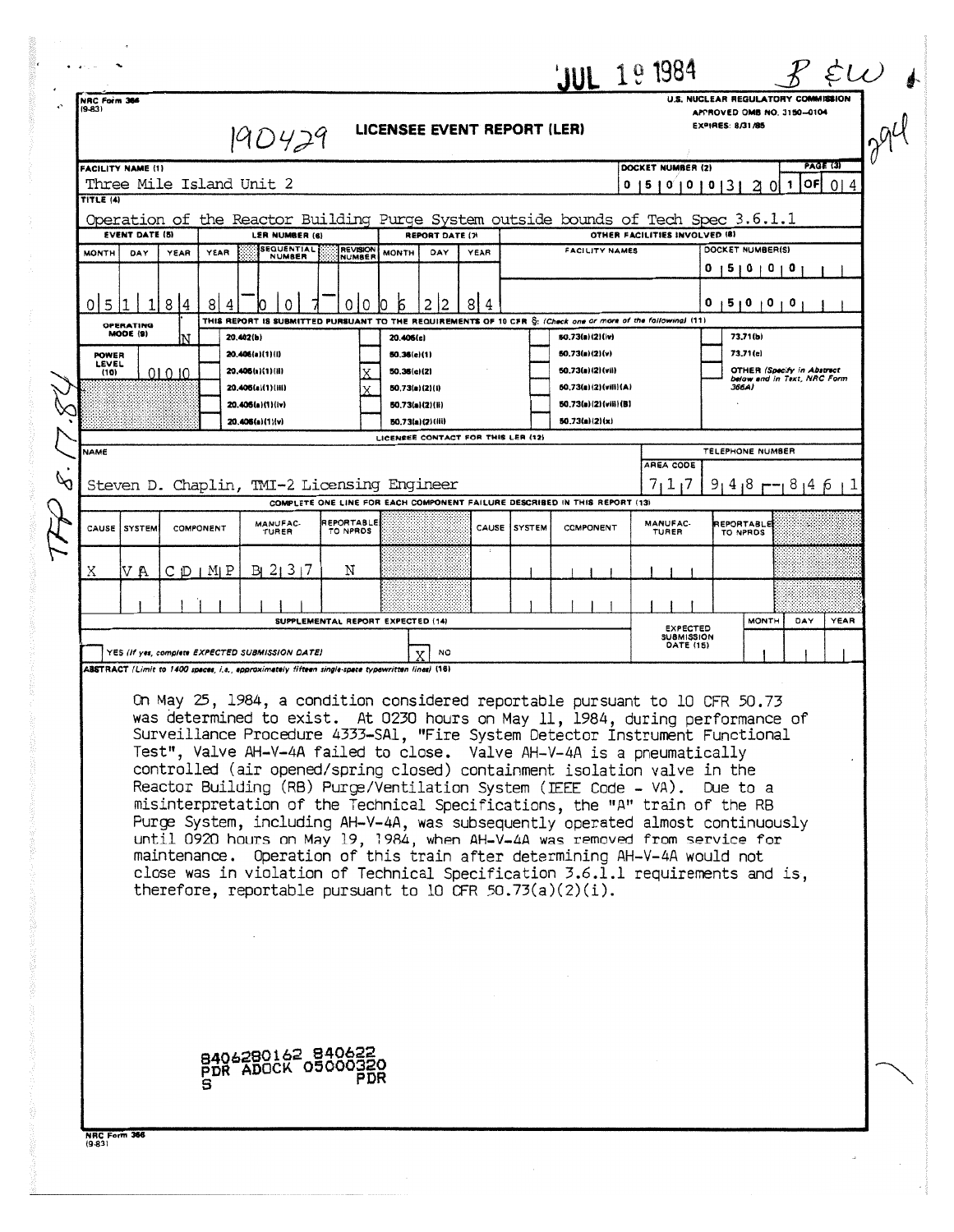| NRC Form 366A<br>(9.83)                                                                           |                   | LICENSEE EVENT REPORT (LER) TEXT CONTINUATION                                                                                                                                                                                                                                                                                                                                                                 |                                            | U.S. NUCLEAR REGULATORY COMMISSION<br>APPROVED OMB NO. 3150-0104<br>EXPIRES: 8/31/85 |  |  |  |  |  |
|---------------------------------------------------------------------------------------------------|-------------------|---------------------------------------------------------------------------------------------------------------------------------------------------------------------------------------------------------------------------------------------------------------------------------------------------------------------------------------------------------------------------------------------------------------|--------------------------------------------|--------------------------------------------------------------------------------------|--|--|--|--|--|
| <b>FACILITY NAME (1)</b>                                                                          |                   | DOCKET NUMBER (2)                                                                                                                                                                                                                                                                                                                                                                                             | LER NUMBER (6)                             | <b>PAGE (3)</b>                                                                      |  |  |  |  |  |
|                                                                                                   |                   |                                                                                                                                                                                                                                                                                                                                                                                                               | <b>SEQUENTIAL</b><br>YEAR<br><b>NUMBER</b> | <b>REVISION</b><br>NUMBER                                                            |  |  |  |  |  |
|                                                                                                   |                   |                                                                                                                                                                                                                                                                                                                                                                                                               |                                            |                                                                                      |  |  |  |  |  |
| Three Mile Island Unit 2<br>TEXT (If more space is required, use additional NRC Form 366A's) (17) |                   | $0$  5   0   0   0   3   2   0   8   4   -   0   0   7   -                                                                                                                                                                                                                                                                                                                                                    |                                            | $0 0 0 2 ^{OF}0 4$                                                                   |  |  |  |  |  |
|                                                                                                   |                   |                                                                                                                                                                                                                                                                                                                                                                                                               |                                            |                                                                                      |  |  |  |  |  |
| Ι.                                                                                                |                   | PLANT OPERATING CONDITIONS BEFORE THE EVENT                                                                                                                                                                                                                                                                                                                                                                   |                                            |                                                                                      |  |  |  |  |  |
|                                                                                                   |                   | The TMI-2 facility is in a long-term cold shutdown state.<br>The<br>reactor decay heat is being removed via loss to ambient.<br>Throughout this event there was no effect on the Reactor Coolant<br>System or the core.                                                                                                                                                                                       |                                            |                                                                                      |  |  |  |  |  |
|                                                                                                   |                   | The Reactor Buiding Purge Ventilation System "A" Train was<br>operating with Containment Isolation Valves AH-V-3A and AH-V-4A<br>open pursuant to Operating Procedure 2104-4.91, "Reactor Building<br>Purge Using the Modified Purge System".                                                                                                                                                                 |                                            |                                                                                      |  |  |  |  |  |
| П.                                                                                                |                   | STATUS OF STRUCTURES, COMPONENTS, OR SYSTEMS THAT WERE INOPERABLE<br>AT THE START OF THE EVENT AND THAT CONTRIBUTED TO THE EVENT                                                                                                                                                                                                                                                                              |                                            |                                                                                      |  |  |  |  |  |
|                                                                                                   | N/A               |                                                                                                                                                                                                                                                                                                                                                                                                               |                                            |                                                                                      |  |  |  |  |  |
|                                                                                                   |                   |                                                                                                                                                                                                                                                                                                                                                                                                               |                                            |                                                                                      |  |  |  |  |  |
| III.                                                                                              | EVENT DESCRIPTION |                                                                                                                                                                                                                                                                                                                                                                                                               |                                            |                                                                                      |  |  |  |  |  |
|                                                                                                   |                   | On May 25, 1984, a condition considered reportable pursuant to 10<br>CFR 50.73 was determined to exist. At 0230 hours on May 11, 1984,<br>during performance of Surveillance Procedure 4333-SAl, "Fire<br>System Detector Instrument Functional Test", Valve AH-V-4A failed<br>to close. Valve AH-V-4A is a pneumatically controlled (air<br>opened/spring closed) Containment Isolation Valve in the Reactor |                                            |                                                                                      |  |  |  |  |  |

opened/spring closed) Containment Isolation Valve in the Reactor Building (RB) Purge/Ventilation System (IEEE Code - VA) . Due to a misinterpretation of the Technical Specifications, the "A" Train of the RB Purge System, including AH-V-4A, was subsequently operated almost continuously until 0920 hours on May 19, 1984 , when AH-V-4A was removed from service for maintenance . Operation of this train, after determining AH-V-4A would not close, was in violation of Technical Specification 3 .6 .1 .1 requirements and is , therefore, reportable pursuant to 10 CFR  $50.73(a)(7)(i)$ .

The continued use of the "A" RB Purge Train was a result of misinterpretation of Technical Specification 3 .6 .1 .1 . Technical Specification 3.6.1.1 requires that for each containment penetration two (2) isolation valves be maintained operable and closed unless allowed open pursuant to an approved procedure. It also requires that with one valve open or inoperable, at least one (1) de-activated automatic valve is secured in the isolation position.

NRC FORM 368 A (9-831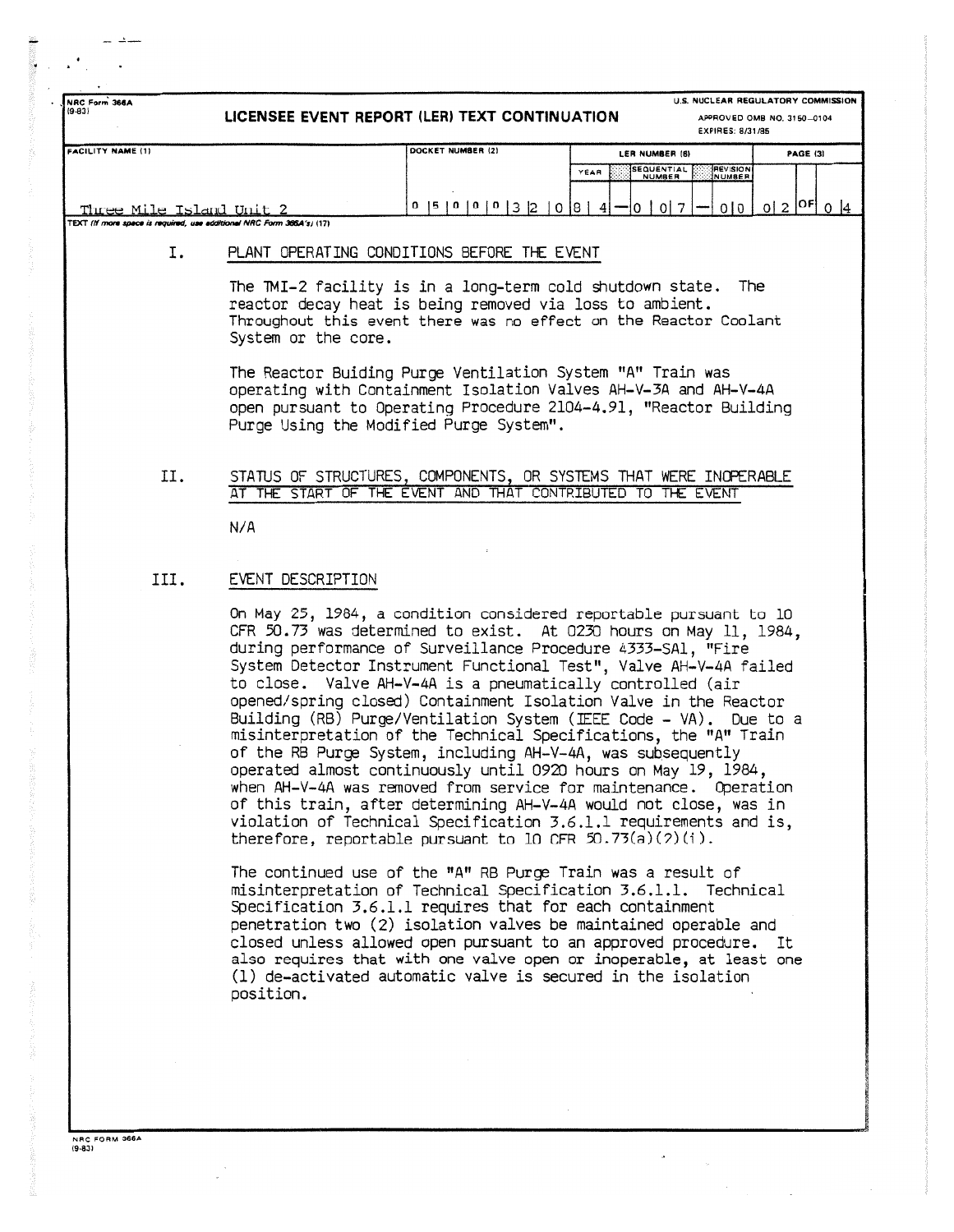| NRC Form 366A<br>$(9 - 83)$ | LICENSEE EVENT REPORT (LER) TEXT CONTINUATION                         | U.S. NUCLEAR REGULATORY COMMISSION<br>APPROVED OMB NO. 3150-0104<br>EXPIRES: 8/31/85                                                                                                                                                                                                                                                                                                                                                                                              |                                     |                           |                             |
|-----------------------------|-----------------------------------------------------------------------|-----------------------------------------------------------------------------------------------------------------------------------------------------------------------------------------------------------------------------------------------------------------------------------------------------------------------------------------------------------------------------------------------------------------------------------------------------------------------------------|-------------------------------------|---------------------------|-----------------------------|
| <b>FACILITY NAME (1)</b>    |                                                                       | DOCKET NUMBER (2)                                                                                                                                                                                                                                                                                                                                                                                                                                                                 | LER NUMBER (6)<br>EQUENTIAL<br>YEAR | <b>REVISION</b><br>NUMBER | PAGE (3)                    |
| Three Mile Island Unit 2    |                                                                       | 0  5  0  0  0  3  2  0  8  4                                                                                                                                                                                                                                                                                                                                                                                                                                                      | 0 10 1 7                            | 0 0                       | $0 3 $ <sup>OF</sup> $ 0 4$ |
|                             | TEXT (If more space is required, use additional NRC Form 366A's) (17) |                                                                                                                                                                                                                                                                                                                                                                                                                                                                                   |                                     |                           |                             |
|                             |                                                                       | The misinterpretation was a result of the following rationale:                                                                                                                                                                                                                                                                                                                                                                                                                    |                                     |                           |                             |
|                             | 1)<br>(i.e., open),                                                   | AH-V-4A was functional in its normal operating configuration                                                                                                                                                                                                                                                                                                                                                                                                                      |                                     |                           |                             |
|                             | (2)                                                                   | an approved operating procedure allowed/required AH-V-4A to be<br>open during operation of the "A" Purge Train, and                                                                                                                                                                                                                                                                                                                                                               |                                     |                           |                             |
|                             | 3)<br>be required to close).                                          | the capability existed, and was implemented, to satisfy the<br>Technical Specification Action Statement when the "A" Train<br>was not operating by closing and de-energizing the second<br>Containment Isolation Valve, AH-V-3A (i.e., when AH-V-4A would                                                                                                                                                                                                                         |                                     |                           |                             |
|                             | an inoperable isolation valve.                                        | However, the Technical Specification language permitting valves to<br>be open per approved procedures does not permit the utilization of                                                                                                                                                                                                                                                                                                                                          |                                     |                           |                             |
|                             |                                                                       | Accordingly, when valve AH-V-4A would not fully close, the valve<br>inside containment, AH-V-3A, should have been closed and<br>de-activated in accordance with the Technical Specification Action<br>Statement $3.6.1.1(a)$ and not utilized until AH-V-4A was repaired.                                                                                                                                                                                                         |                                     |                           |                             |
| IV.                         | CORRECTIVE ACTIONS PLANNED                                            |                                                                                                                                                                                                                                                                                                                                                                                                                                                                                   |                                     |                           |                             |
|                             | AH-V-4A is repaired.                                                  | At 0920 hours on May 19, 1984, the "A" RB Purge System Train was<br>shut down to facilitate maintenance on AH-V-4A. Valve AH-V-3A<br>(inside containment) was de-activated in the closed position, thus<br>the Action Statement of Technical Specification 3.6.1.1(a) was<br>complied with as of this time. Containment purge was maintained<br>by activation of the "B" RB Purge System Train at 1330 hours on<br>May 19, 1984. The "B" Train will continue to be utilized until |                                     |                           |                             |
|                             |                                                                       | To prevent future misinterpretation of Technical Specification<br>3.6.1.1, appropriate licensee personnel will review this incident<br>and, in particular, the correct interpretation of this<br>specification. This action will be completed by June 29, 1984.                                                                                                                                                                                                                   |                                     |                           |                             |
|                             |                                                                       |                                                                                                                                                                                                                                                                                                                                                                                                                                                                                   |                                     |                           |                             |
|                             |                                                                       |                                                                                                                                                                                                                                                                                                                                                                                                                                                                                   |                                     |                           |                             |
|                             |                                                                       |                                                                                                                                                                                                                                                                                                                                                                                                                                                                                   |                                     |                           |                             |

 $\bar{\bar{z}}$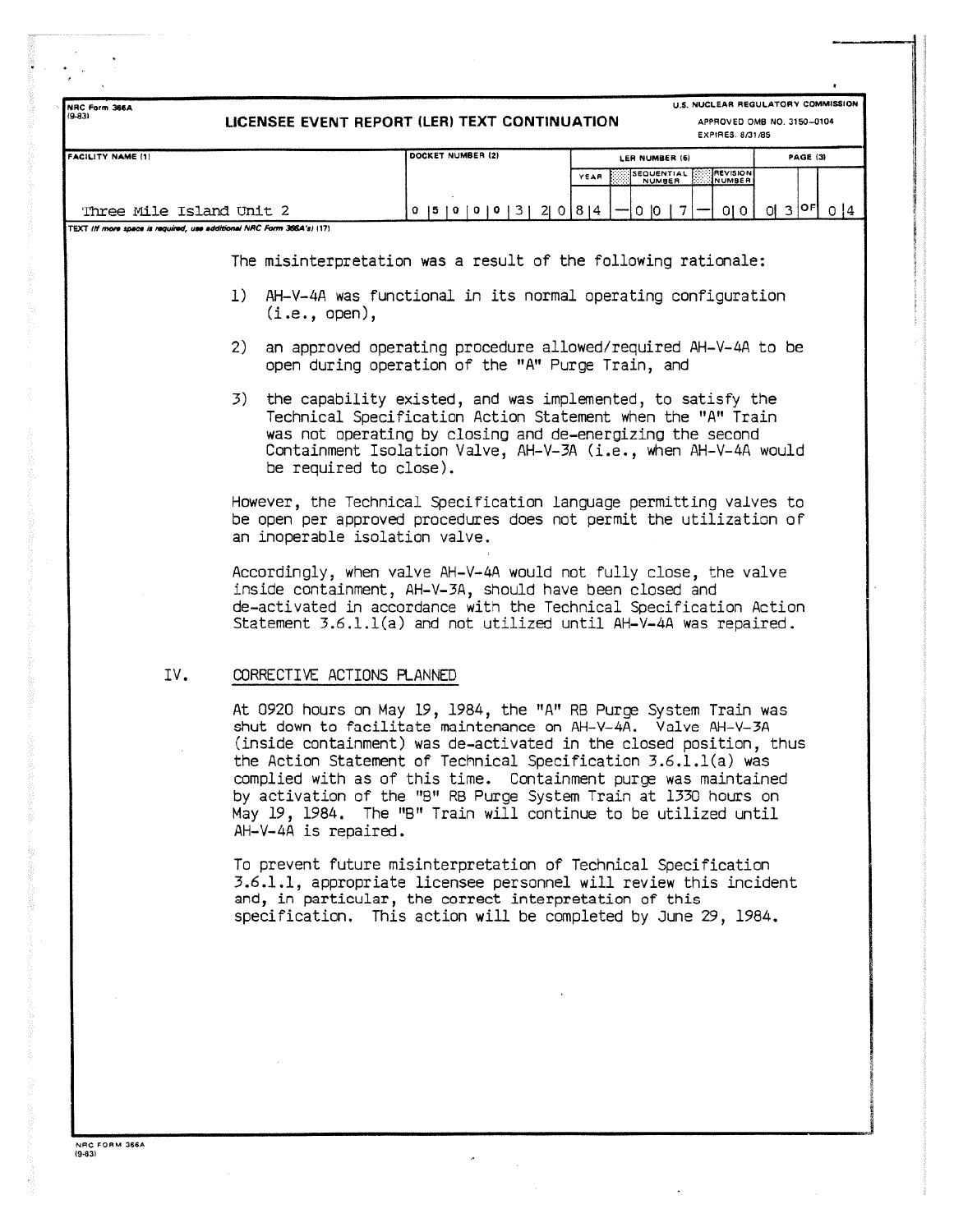| <b>FACILITY NAME (1)</b><br>DOCKET NUMBER (2)<br>LER NUMBER (6)<br>SEQUENTIAL<br>REVISION<br>YEAR<br><b>NUMBER</b><br>NUMBER<br>$0   4  ^{OF}   0   4$<br>$0$  5   0   0   0   3   2   0   8   4<br>$0\vert 7$<br>$\circ$ 1<br>0101<br>Three Mile Island Unit 2<br>TEXT (If more space is required, use additional NRC Form 366A's) (17)<br>V.<br>COMPONENT FAILURE DATA<br>Valve AH-V-4A failed to close due to a failed closure spring in<br>the valve controller. The controller is a Bettis Corporation<br>Robot Arm Actuator, Model T-516-SR-3 installed on a 36 inch<br>butterfly valve manufactured by the Henry Pratt Company.<br>VI.<br>AUTOMATIC OR MANUALLY INITIATED SAFETY SYSTEM RESPONSES<br>N/A<br>VII.<br>ASSESSMENT OF THE SAFETY CONSEQUENCES AND IMPLICATIONS OF THE EVENT<br>Throughout the event, AH-V-4A was in a controlled status.<br>No.<br>uncontrolled or adverse condition existed. This event had no<br>effect on the health or safety of the public. | U.S. NUCLEAR REGULATORY COMMISSION<br>NRC Form 366A<br>$(9 - 83)$<br>LICENSEE EVENT REPORT (LER) TEXT CONTINUATION<br>APPROVED OMB NO. 3150-0104<br>EXPIRES: 8/31/85 |  |  |  |  |  |  |  |
|-------------------------------------------------------------------------------------------------------------------------------------------------------------------------------------------------------------------------------------------------------------------------------------------------------------------------------------------------------------------------------------------------------------------------------------------------------------------------------------------------------------------------------------------------------------------------------------------------------------------------------------------------------------------------------------------------------------------------------------------------------------------------------------------------------------------------------------------------------------------------------------------------------------------------------------------------------------------------------------|----------------------------------------------------------------------------------------------------------------------------------------------------------------------|--|--|--|--|--|--|--|
|                                                                                                                                                                                                                                                                                                                                                                                                                                                                                                                                                                                                                                                                                                                                                                                                                                                                                                                                                                                     | PAGE (3)                                                                                                                                                             |  |  |  |  |  |  |  |
|                                                                                                                                                                                                                                                                                                                                                                                                                                                                                                                                                                                                                                                                                                                                                                                                                                                                                                                                                                                     |                                                                                                                                                                      |  |  |  |  |  |  |  |
|                                                                                                                                                                                                                                                                                                                                                                                                                                                                                                                                                                                                                                                                                                                                                                                                                                                                                                                                                                                     |                                                                                                                                                                      |  |  |  |  |  |  |  |
|                                                                                                                                                                                                                                                                                                                                                                                                                                                                                                                                                                                                                                                                                                                                                                                                                                                                                                                                                                                     |                                                                                                                                                                      |  |  |  |  |  |  |  |
|                                                                                                                                                                                                                                                                                                                                                                                                                                                                                                                                                                                                                                                                                                                                                                                                                                                                                                                                                                                     |                                                                                                                                                                      |  |  |  |  |  |  |  |
|                                                                                                                                                                                                                                                                                                                                                                                                                                                                                                                                                                                                                                                                                                                                                                                                                                                                                                                                                                                     |                                                                                                                                                                      |  |  |  |  |  |  |  |
|                                                                                                                                                                                                                                                                                                                                                                                                                                                                                                                                                                                                                                                                                                                                                                                                                                                                                                                                                                                     |                                                                                                                                                                      |  |  |  |  |  |  |  |
|                                                                                                                                                                                                                                                                                                                                                                                                                                                                                                                                                                                                                                                                                                                                                                                                                                                                                                                                                                                     |                                                                                                                                                                      |  |  |  |  |  |  |  |
|                                                                                                                                                                                                                                                                                                                                                                                                                                                                                                                                                                                                                                                                                                                                                                                                                                                                                                                                                                                     |                                                                                                                                                                      |  |  |  |  |  |  |  |
|                                                                                                                                                                                                                                                                                                                                                                                                                                                                                                                                                                                                                                                                                                                                                                                                                                                                                                                                                                                     |                                                                                                                                                                      |  |  |  |  |  |  |  |
|                                                                                                                                                                                                                                                                                                                                                                                                                                                                                                                                                                                                                                                                                                                                                                                                                                                                                                                                                                                     |                                                                                                                                                                      |  |  |  |  |  |  |  |
|                                                                                                                                                                                                                                                                                                                                                                                                                                                                                                                                                                                                                                                                                                                                                                                                                                                                                                                                                                                     |                                                                                                                                                                      |  |  |  |  |  |  |  |
|                                                                                                                                                                                                                                                                                                                                                                                                                                                                                                                                                                                                                                                                                                                                                                                                                                                                                                                                                                                     |                                                                                                                                                                      |  |  |  |  |  |  |  |
|                                                                                                                                                                                                                                                                                                                                                                                                                                                                                                                                                                                                                                                                                                                                                                                                                                                                                                                                                                                     |                                                                                                                                                                      |  |  |  |  |  |  |  |
|                                                                                                                                                                                                                                                                                                                                                                                                                                                                                                                                                                                                                                                                                                                                                                                                                                                                                                                                                                                     |                                                                                                                                                                      |  |  |  |  |  |  |  |
|                                                                                                                                                                                                                                                                                                                                                                                                                                                                                                                                                                                                                                                                                                                                                                                                                                                                                                                                                                                     |                                                                                                                                                                      |  |  |  |  |  |  |  |
|                                                                                                                                                                                                                                                                                                                                                                                                                                                                                                                                                                                                                                                                                                                                                                                                                                                                                                                                                                                     |                                                                                                                                                                      |  |  |  |  |  |  |  |
|                                                                                                                                                                                                                                                                                                                                                                                                                                                                                                                                                                                                                                                                                                                                                                                                                                                                                                                                                                                     |                                                                                                                                                                      |  |  |  |  |  |  |  |

 $\sigma_{\rm{max}}$